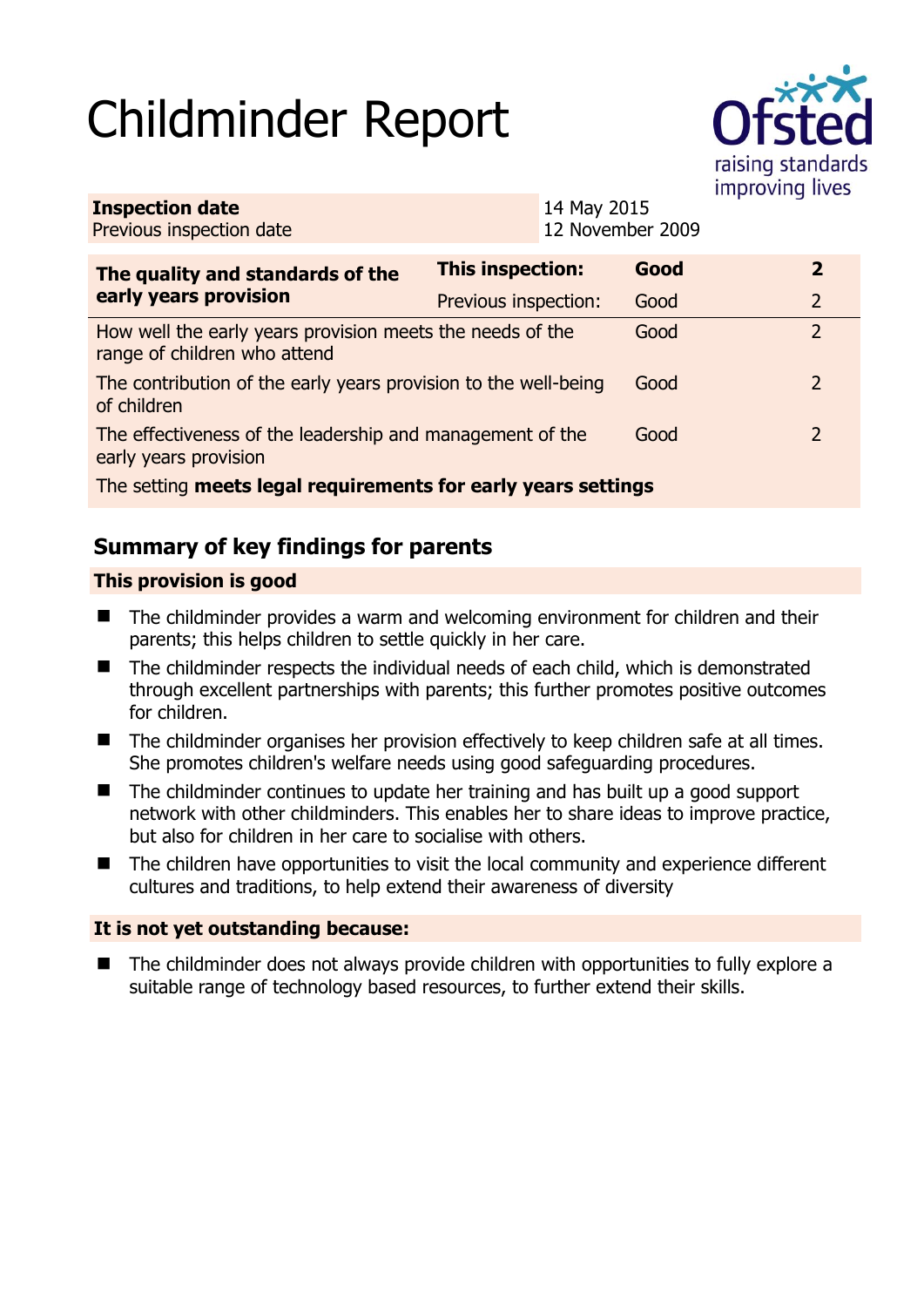## **What the setting needs to do to improve further**

#### **To further improve the quality of the early years provision the provider should:**

■ extend opportunities for children to explore technology, to develop their skills and understanding of the world further.

#### **Inspection activities**

- The inspector observed children participating in daily activities and viewed the resources of the setting.
- The inspector sampled children's records and documentation.
- The inspector carried out a joint observation with the childminder.
- The inspector held discussions with the childminder.
- The inspector sampled parents' comments about their children's progress by viewing documents made available during the inspection.

#### **Inspector**

Julia Maria Gouldsboro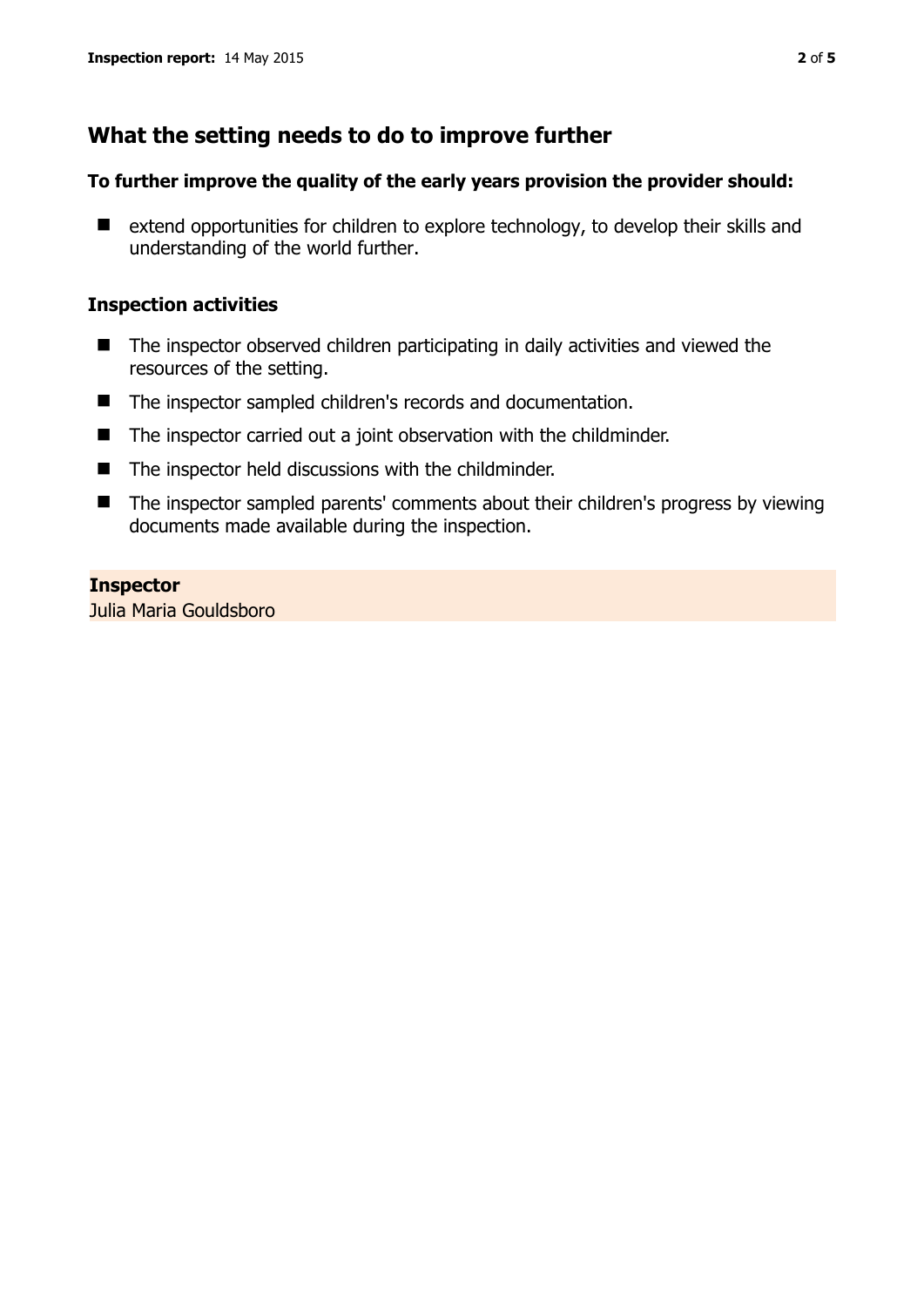## **Inspection findings**

#### **How well the early years provision meets the needs of the range of children who attend. This is good**

The childminder makes the environment welcoming for children and parents. Children are happy to come to the setting, where they have access to a variety of age-appropriate resources. Children enjoy and celebrate the wonderful variety of cultures around them by having opportunities to visit local shops, markets and the park. The childminder identifies children's individual needs well using good observations, and plans effective next steps in learning. Children especially enjoy imaginative play because the childminder plans activities around their interests. She extends their play using skilful questions that help to promote children's range of vocabulary and communication skills. The childminder develops children's physical skills with lots of opportunities to go to the local park, where they enjoy activities in the fresh air. This helps to promote a healthy lifestyle. Children benefit from attending pre-school sessions in the local community, which help them to mix with other children. This promotes good social skills in preparation for school.

#### **The contribution of the early years provision to the well-being of children is good**

Children are cared for in a safe and secure environment. Children engage well with the childminder and enjoy her company. They form secure emotional attachments with the childminder and this enables them to be happy and confident in exploring their surroundings. Positive partnerships between the childminder and parents help to ensure an inclusive environment and children's individual needs are met. Parents describe the setting as 'home-from-home' and comment that they feel reassured their children's independence is promoted effectively. The childminder instils positive hygiene practices into daily routines, for example, by ensuring regular hand washing and offering healthy snacks and water throughout the day to further promote healthy eating. Children's behaviour is good and constant praise and encouragement from the childminder helps to develop their self-esteem and confidence. The childminder demonstrates a good understanding of how to engage children and capture their interests. She offers a welcoming environment in which children can learn and play. This helps them to feel valued, safe and happy, and empowers them to make their own decisions.

#### **The effectiveness of the leadership and management of the early years provision is good**

The childminder has developed secure systems to reflect regularly on her practice. She is committed to further improving her practice to benefit the children who attend. The childminder has a good understanding of child protection and implements effective safeguarding practices. She carries out risk assessments regularly and records fire drills in order to keep children safe. Partnerships with parents are successful. The childminder welcomes feedback from parents to further improve her practice, which has a positive impact on driving improvement by identifying key areas for development.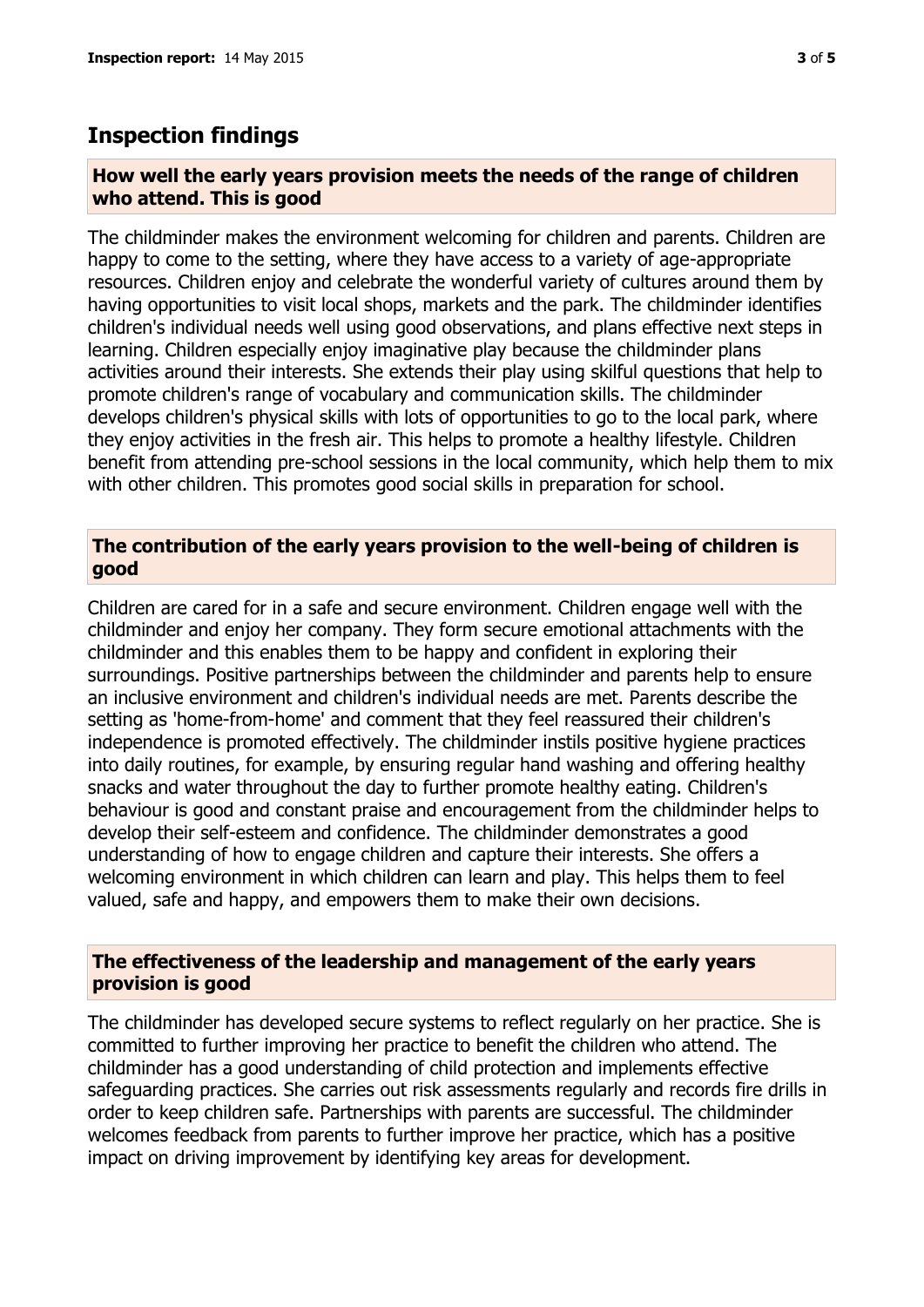## **Setting details**

| <b>Unique reference number</b> | EY295485              |  |  |
|--------------------------------|-----------------------|--|--|
| <b>Local authority</b>         | <b>Waltham Forest</b> |  |  |
| <b>Inspection number</b>       | 833908                |  |  |
| <b>Type of provision</b>       | Childminder           |  |  |
| <b>Registration category</b>   | Childminder           |  |  |
| Age range of children          | $0 - 8$               |  |  |
| <b>Total number of places</b>  | 5                     |  |  |
| Number of children on roll     | 2                     |  |  |
| <b>Name of provider</b>        |                       |  |  |
| Date of previous inspection    | 12 November 2009      |  |  |
| <b>Telephone number</b>        |                       |  |  |

The childminder registered in 2004. She lives in the London Borough of Waltham Forest. The childminder operates all day, Monday to Friday and throughout most of the year.

This inspection was carried out by Ofsted under sections 49 and 50 of the Childcare Act 2006 on the quality and standards of provision that is registered on the Early Years Register. The registered person must ensure that this provision complies with the statutory framework for children's learning, development and care, known as the Early Years Foundation Stage.

Any complaints about the inspection or the report should be made following the procedures set out in the guidance 'Complaints procedure: raising concerns and making complaints about Ofsted', which is available from Ofsted's website: www.gov.uk/government/organisations/ofsted. If you would like Ofsted to send you a copy of the guidance, please telephone 0300 123 4234, or email enquiries@ofsted.gov.uk.